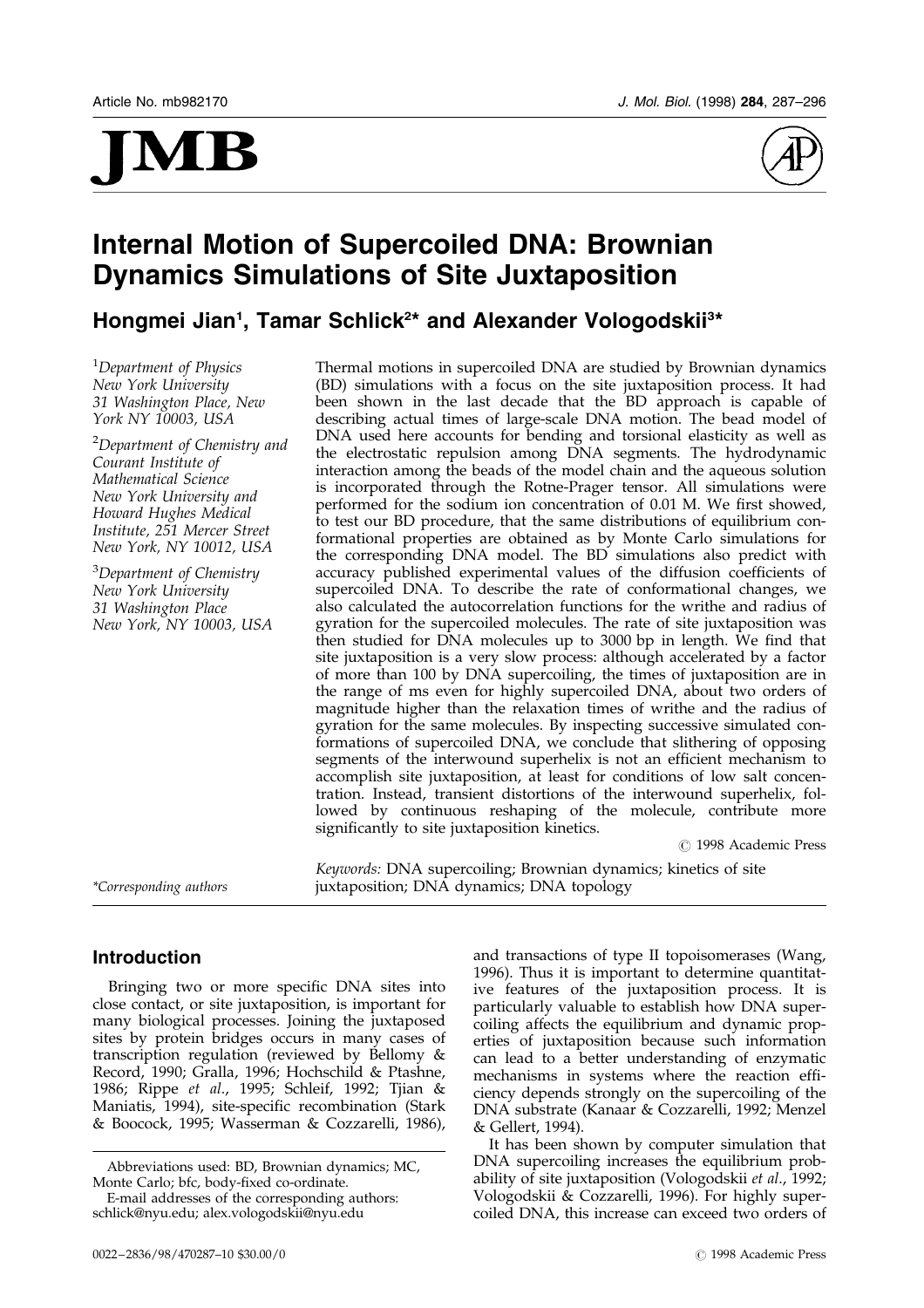magnitude. It was also found that supercoiling dramatically changes the relative orientation by which two specific sites come together, shifting the maximum and reducing the width of the angular distribution [\(Vologod](#page-8-0)skii & Cozzarelli, 1996). These results suggest a large effect of supercoiling on juxtaposition dynamics.

The kinetics of site juxtaposition in supercoiled DNA is a challenging area for both experimental and theoretical studies. A pioneering experimental approach to the problem was developed by [Parker](#page-8-0) & Halford (1991). These authors exploited competition between two closely related recombination systems where each system had specific target sites located in one circular DNA 5 kb in length. This approach was recently developed further by applying a rapid-reaction quench-flow device to the same system [\(Oram](#page-8-0) et al., 1997). According to the data obtained, the synapsis times for the resolvase recombination system spanned a large range, from 10 ms to 100 seconds. Theoretical analysis suggested, however, that a rearrangement of nonproductive DNA-protein complexes explains the slow synapsis in a subset of DNA molecules [\(Sessions](#page-8-0) et al., 1997). The system may be too complex to extract accurate quantitative information about the kinetics of site juxtaposition.

Theoretical analysis of site juxtaposition kinetics in relaxed circular DNA was first described by [Berg \(19](#page-8-0)84), who estimated polymer cyclization time. However, as his analysis contains several assumptions, the accuracy obtained has yet to be established. Recent simulation data for cyclization kinetics are in some disagreement with Berg's results [\(Podtelez](#page-8-0)hnikov & Vologodskii, 1997) and it is hardly possible to extend this kind of approach to supercoiled DNA. [Marko &](#page-8-0) Siggia (1995) applied a simple reptation model to analyze the dynamics in supercoiled DNA. They concluded that for supercoiled molecules the rate of the juxtaposition is inversely proportional to the third power of DNA length; therefore, juxtaposition would be very slow for molecules longer than a few kb in length. However, their theoretical analysis did not account for branching and other irregularities of supercoiled conformations. Recently, Marko formulated another phenomenological model which considered branching effects [\(Marko,](#page-8-0) 1997) and found that in this case the juxtaposition time would be proportional to the square of the DNA length. In general, all theoretical approaches to site juxtaposition dynamics in supercoiled DNA must use different assumptions to simplify the problem considerably. At the same time, the problem is well suited for computer simulations. Elaborate models of DNA and tested computational procedures make dynamic simulations a powerful tool for these types of kinetic problems.

Several approaches were developed recently to simulate dynamic properties of supercoiled DNA [\(Tan &](#page-8-0) Harvey, 1989; [Schlick](#page-8-0) & Olson, 1992; [Chirico &](#page-8-0) Langowski, 1994; [Schlick,](#page-8-0) 1995). One of these approaches, based on BD [\(Ermak](#page-8-0) &

McCammon, 1978), is most suitable to study the slow process of site juxtaposition. It has been shown that BD allows accurate quantitative description of both equilibrium and transport properties of DNA molecules [\(Allison](#page-7-0) et al., 198[9,](#page-7-0) 1990; [Allison,](#page-7-0) 1986; [Chirico](#page-8-0) & Langowski, 199[2,](#page-8-0) 1994). Furthermore, conformational changes over large time intervals can be simulated. Here we use BD simulations to study the dynamics of site juxtaposition in supercoiled DNA.

We have recently developed a DNA model for BD simulations of linear DNA molecules which was carefully tested against available experimental and simulation data [\(Jian](#page-8-0) et al., 1997). Although basic features of the model are similar to those of the Allison and Langowski groups [\(Allison](#page-7-0) et al., 198[9, 1990;](#page-7-0) [Chirico &](#page-8-0) Langowski, 1996[; Heath](#page-8-0) et al., 1996; [Hammer](#page-8-0)mann et al., 1997) some details, such as the electrostatic interaction among DNA segments, are treated differently. We also improved performance of the BD algorithm so that longer trajectories can be simulated for the same accuracy and computer time. Here we describe the model's extension, along with the computational procedure, to closed circular DNA, and report on simulations of site juxtaposition in supercoiled molecules. This is the first application of BD simulations, to our knowledge, for studying this important biological problem.

## Results

We began by simulating equilibrium thermal motion of supercoiled DNA for circular molecules 600-3000 bp in length. Each production run started from a randomly chosen conformation from a generated equilibrium set. This initial set was constructed by Monte Carlo (MC) simulations or by preliminary BD runs started from regular polygon shapes. Typical equilibrium conformations of supercoiled DNA are rather irregular at low superhelix density ( $|\sigma|$  < 0.02) but adopt interwound superhelices at higher degrees of supercoiling [\(Vologod](#page-8-0)skii & Cozzarelli, 1994). We will return to this issue later when we analyze the simulated rate constants of site juxtaposition.

Before presenting results for site juxtaposition dynamics, we report on tests of our computational procedure by comparing some results of dynamic simulations with corresponding equilibrium properties obtained by MC simulations and with available experimental data. Such comparisons are possible because the thermal ensembles generated by a long BD run must correspond the equilibrium distribution of conformations [\(Ermak](#page-8-0) & McCammon, 1978).

#### Tests of the computational procedure

We first compare equilibrium distributions of the radius of gyration,  $R_{\rm g}$ , and writhing number, Wr, obtained by BD and MC simulations. The same DNA model was used in both cases. [Figure 1](#page-2-0)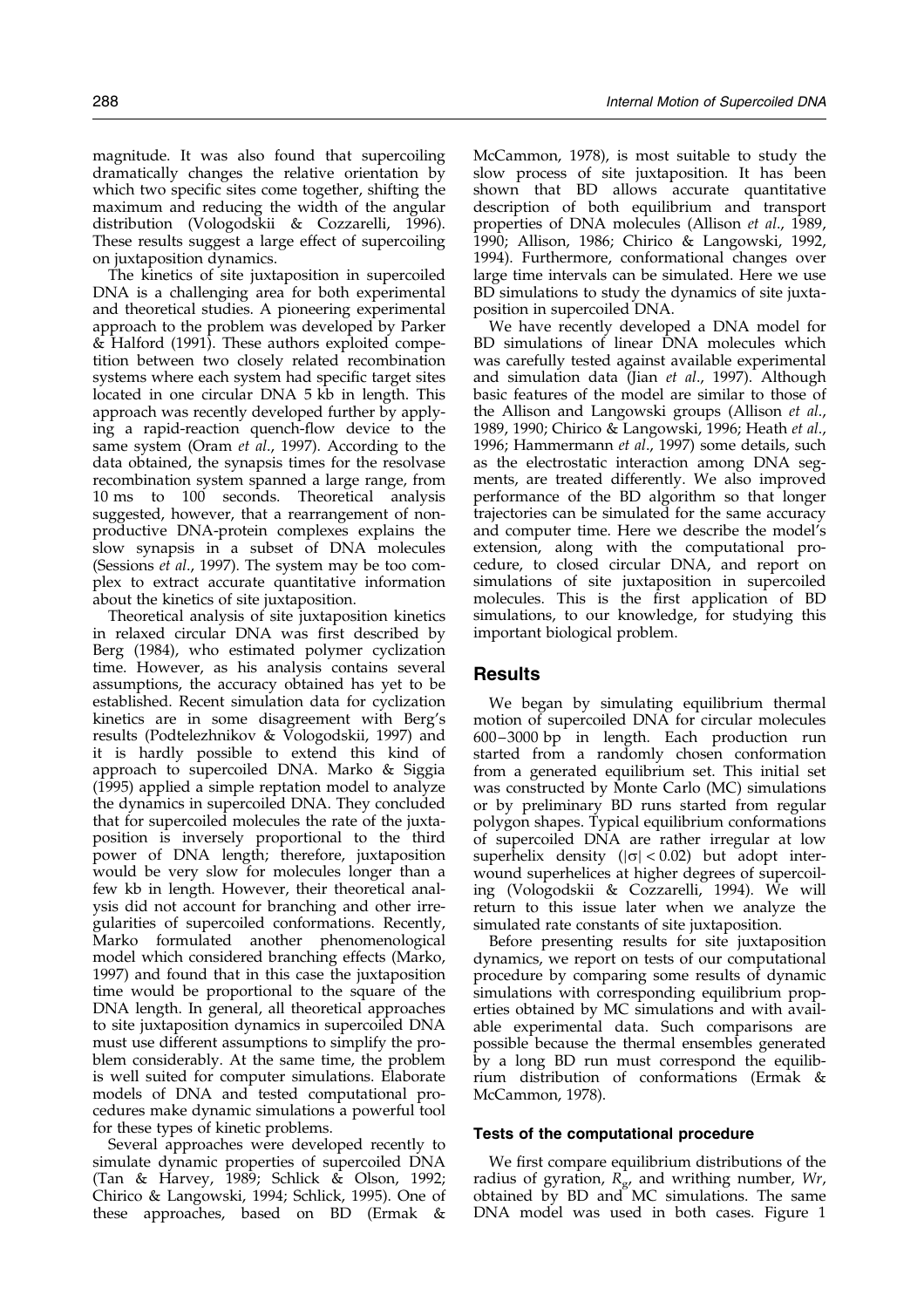<span id="page-2-0"></span>

**Figure 1.** Comparison of the equilibrium conformational properties of supercoiled DNA simulated by the BD and MC procedures. The distribution functions of writhe (a) and the radius of gyration (b) were calculated for supercoiled DNA of 1500 bp with  $\sigma = -0.06$ . Both the MC results (continuous lines) and the BD data  $(\bigcirc)$  were obtained for the same DNA model.

shows the results for model chains corresponding to closed circular DNA chains of 1500 bp with  $\sigma = -0.06$ . We note an excellent agreement between the two methods for both properties. Similar results were obtained for other values of  $\sigma$ . It has been shown that the DNA model used here provides very good predictions of the experimentally observed equilibrium properties of supercoiled DNA [\(Rybenko](#page-8-0)v et al., 1997[a,b\).](#page-8-0)

We next compare translational diffusion coefficients of supercoiled DNA obtained by BD,  $D^{\text{BD}}$ , with values available from experiment,  $D^{\text{exp}}$ . The values  $D^{\text{BD}}$  were calculated from the displacement of the center of mass of the model chains,  $\mathbf{r}(t)$ , according to the Einstein-Stokes equation:

$$
6tD = \langle |\mathbf{r}(t) - \mathbf{r}(0)|^2 \rangle \tag{1}
$$

for sufficiently long time,  $t$ . We found in our studies of long linear DNA, that  $t$  of about 1 µs provides well converged values of  $D^{BD}$  [\(Jian](#page-8-0) et al., 1997). Better statistics are obtained by analyzing multiple trajectories, each of about 10 ms in length, for each set of DNA length and  $\sigma$ . The good agreement between the simulated data and published experimental results can be seen from Table 1.

Table 1. Translation diffusion coefficients of supercoiled DNA obtained by BD simulations versus experimental measurements

| DNA length (bp) | $D^{\rm BD}$ , $\sigma = -0.03$ | $D^{\text{BD}}$ , $\sigma = -0.06$ $D^{\text{exp a}}$ |     |
|-----------------|---------------------------------|-------------------------------------------------------|-----|
| 2000            | $5.5 \pm 0.1$                   | $5.9 \pm 0.15$                                        | 6.0 |
| 3000            | $5.3 \pm 0.1$                   | $4.7 \pm 0.15$                                        | 4.6 |

<sup>a</sup> The experimental values were obtained by interpolation of the straight line in [Figure 3 o](#page-3-0)f [Langowski](#page-8-0) & Giesen (1989). The values of the superhelix densities for these data are not known, but are likely to be close to  $-0.06$ , the typical value in vivo. All values of D are in units of  $10^{-8}$  cm<sup>2</sup> s<sup>-1</sup>.

#### Relaxation times of supercoiled DNA

Since our focus is on the thermal motion of supercoiled DNA molecules, and mean properties do not change on average throughout the simulated trajectories, it is appropriate to describe chain dynamics in terms of autocorrelation functions. An autocorrelation function for a conformational variable A,  $c_A(t)$ , is defined as:

$$
c_A(t) = \frac{\langle A(t)A(0) \rangle - \langle A \rangle^2}{\sigma_A^2} \tag{2}
$$

where the brackets  $(\langle \rangle)$  correspond to an averaging over all possible trajectories in conformational space, and  $\sigma_A^2$  is the variance of A. Note that  $c_A(0)$ is equal to 1 and  $c_A(t) \to 0$  as  $t \to \infty$  since  $A(t)$  and A(0) become uncorrelated. The rate of decay of  $c_A(t)$  describes how long a system retains prior information.

Figure 2 shows the autocorrelation functions for Wr and  $R_g$  of supercoiled DNA,  $c_W(t)$  and  $c_R(t)$ . We note that the functions do not have a linear form in semilogarithmic coordinates and thus cannot be described by a single-exponent decay function. However, the single exponential approximation for  $c_A(t)$ :

$$
c_A(t) \propto \exp(-t/\tau_A) \tag{3}
$$

where  $\tau_A$  is a constant, is good for large t. The major (largest) relaxation time for Wr and  $R_{\rm g}$ ,  $\tau_{\rm W}$ and  $\tau_R$ , respectively, can then be determined from the Figure unambiguously. The values of  $\tau_W$  and  $\tau_R$  calculated as a function of  $\sigma$  are shown in [Figure 3.](#page-3-0) Although both the writhe and the radius of gyration are global conformational properties, they exhibit very different relaxation features. Values of  $\tau_W$  are reduced by a factor of 5 as  $|\sigma|$ increases from zero to 0.06, while of  $\tau_R$  is independent of the supercoiling level within the accuracy of our computations. Both  $\tau_W$  and  $\tau_R$  increase as a function of DNA length [\(Figure 4\)](#page-3-0).

For additional tests of our simulation procedure, we calculated the optical anisotropy decay,  $B(t)$ , for a closed chain 196 bp in length, repeating the



Figure 2. Autocorrelation functions for the writhe (a) and radius of gyration (b) of supercoiled DNA. The results of BD simulations correspond to DNA molecules 1500 bp in length, for two  $|\sigma|$  values: 0.03 ( $\circ$ ) and 0.06  $( \bullet).$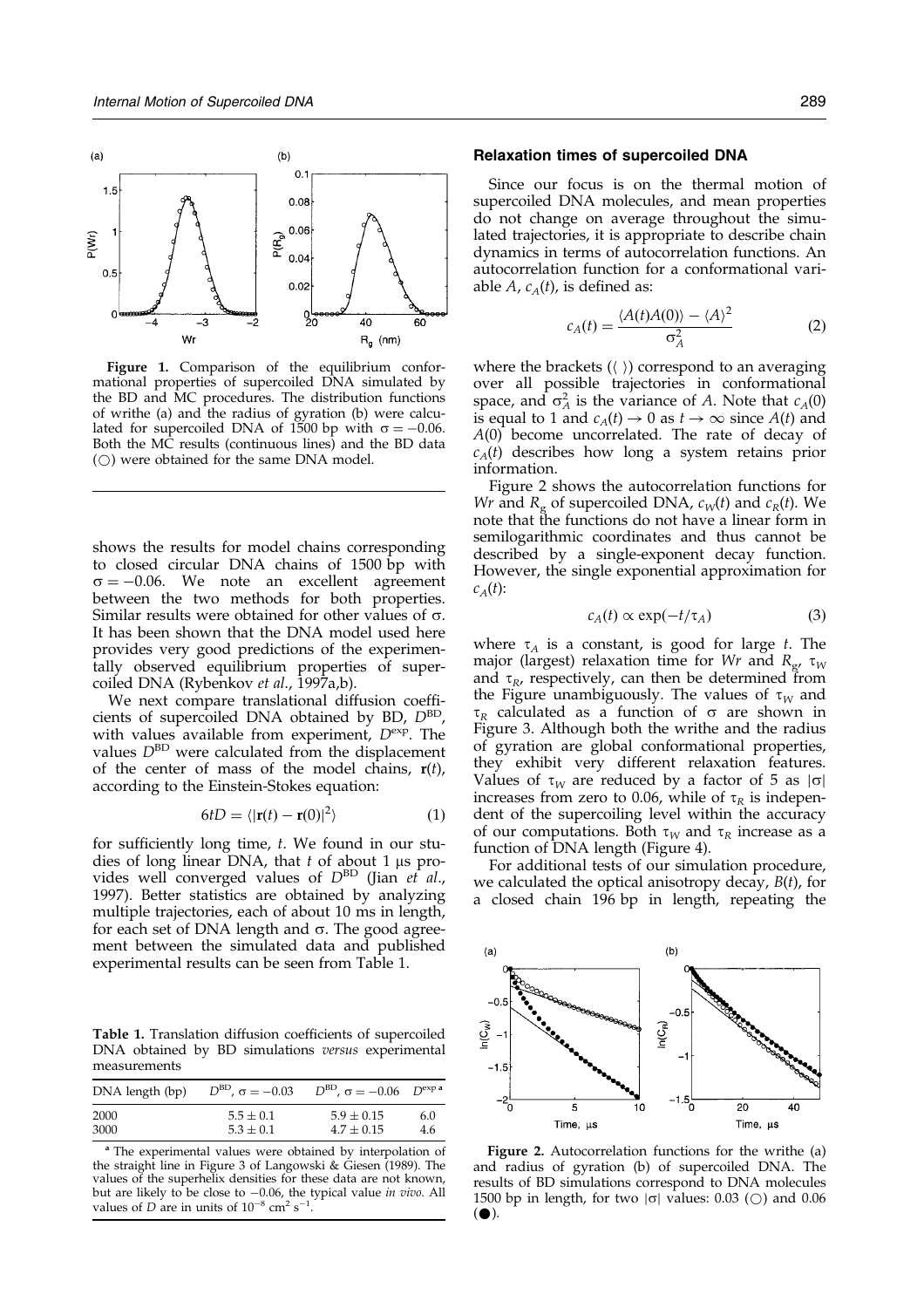<span id="page-3-0"></span>

Figure 3. The largest relaxation times for writhe (a) and the radius of gyration (b) of supercoiled DNA as functions of the superhelix density. Results of BD simulations for DNA 1500 bp in length  $(\bullet)$  are shown. Error bars correspond to one standard deviation.

result of [Heath](#page-8-0) et al. (1996). After adjusting our DNA model and parameters to those used by [Heath](#page-8-0) et al. (1996), we found no difference, within the statistical error of the simulations, between our results and their data.

#### Rate of site juxtaposition

We compute the average time of a first collision,  $\langle \tau_c \rangle$ , between two sites separated along the chain contour by a distance  $L<sub>s</sub>$ . That is, we designate an interbead separation, and consider a collision when the distance between their centers is less than some critical value  $r_0$ . The value  $r_0 = 10$  nm was used throughout this work, relevant to a the size of large protein-DNA complexes. This relatively large value of  $r_0$  accelerated our very time-consuming calculations (see Table 2 for computational requirements). Clearly, the computed times  $\langle \tau_c \rangle$  depend on the chosen  $r_0$ . For linear or relaxed circular chains,  $\langle \tau_c \rangle$  is inversely proportional to  $r_0$ [\(Podtelez](#page-8-0)hnikov & Vologodskii, 1997). A weaker dependence should be expected for supercoiled DNA molecules. This is because tight confor-



Figure 4. The largest relaxation times for writhe (a) and the radius of gyration (b) as functions of the length of supercoiled DNA. Results of BD simulations are shown for  $|\sigma| = 0.03$  ( $\bigcirc$ ) and  $|\sigma| = 0.06$  ( $\bigcirc$ ), and error bars correspond to one standard deviation.

Table 2. Computational cost of our BD simulations of supercoiled DNA

|                                                                     | DNA length (bp) Simulation length $(ms)$ CPU time $(days)^a$ |      |  |
|---------------------------------------------------------------------|--------------------------------------------------------------|------|--|
| 600                                                                 | 0.22                                                         | 0.02 |  |
| 1500                                                                | 3.4                                                          | 2.0  |  |
| 3000                                                                | 12                                                           | 40   |  |
| <sup>a</sup> CPU time is calculated on one 175-MHZ R10000 processor |                                                              |      |  |

of a Silicon Graphics Power Challenge machine.

mations of supercoiled DNA restrict its motion (Schlick & Olson, 1994). Hence two juxtaposed sites stay near each other a long tune and intensively sample the range of short distances between them before they move apart.

Our reported value of  $\langle \tau_c \rangle$  represents an average over all bead pairs separated by a particular distance. Thus we continue a simulation until all pairs of beads that are  $L<sub>s</sub>$  bp apart collide within our definition. To reduce statistical error, several trajectories were performed for each value of chain length and supercoiling.

Figure 5 shows the distribution of  $\tau_c$  for a model chain 1500 bp in length and  $\sigma = -0.06$ . The distribution is far from a simple exponentially decaying function; the probability of having a particular  $\tau_c$ diminishes rapidly for  $\tau_c < \langle \tau_c \rangle$  (about 0.5 ms here) but much slower for  $\tau_c > \langle \tau_c \rangle$ . This differs from linear or relaxed circular DNA where the distribution can be approximated by a single exponent with very high accuracy [\(Wilemsk](#page-9-0)i & Fixman, 1974; [Podtelez](#page-8-0)hnikov & Vologodskii, 1997). This nonexponential distribution of  $\tau_c$  makes computation



Figure 5. The distribution of the first collision time (see the text) for sites separated by 300 bp along the DNA contour. The data correspond to BD simulations for supercoiled DNA 1500 bp in length, with  $|\sigma| = 0.06$ . The fraction of collisions,  $P$ , which occured in the time interval of 0.1 ms is plotted as a function of time. The data clearly show that the distribution cannot be approximated by a single exponent.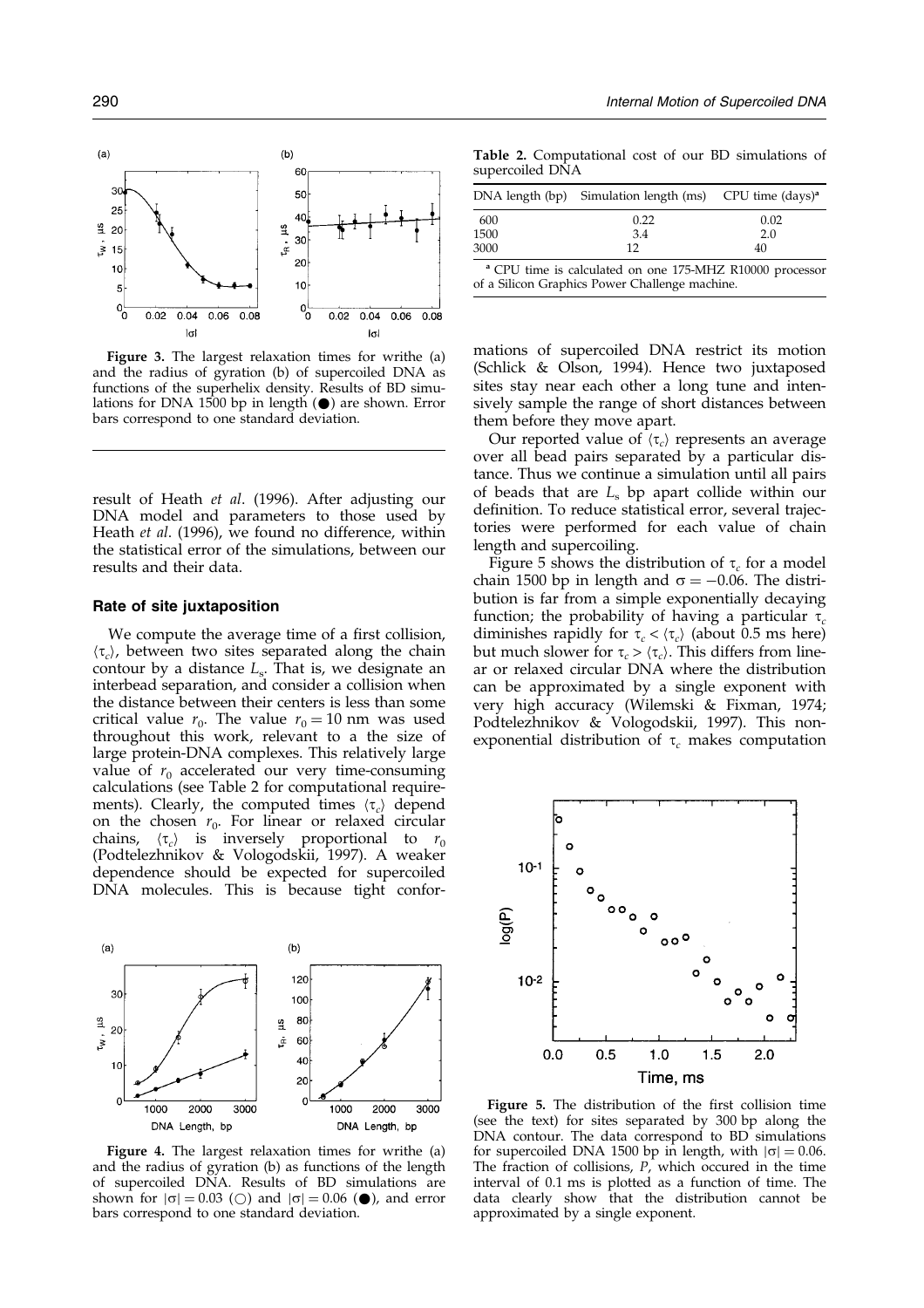<span id="page-4-0"></span>

Figure 6. The average collision time of two sites as a function of DNA superhelix density. The simulation results were obtained for supercoiled DNA 1500 bp in length, with site separation along the contour of 300 bp  $($   $\bullet$   $)$  and 600 bp ( $\circ$ ). The error bars are shown only when they are larger than the circle size and correspond to one standard deviation. The inset enlarges the data for a shorter range of time.

of  $\langle \tau_c \rangle$  even more time consuming. We have therefore reliably estimated  $\langle \tau_c \rangle$  only for supercoiled molecules shorter than 3000 bp.

The values of the average collision time for sites separated by 300 and 600 bp in 1500 bp DNA are shown in Figure 6. Firstly, we see from the Figure that even for very short closed DNA chains the values of  $\langle \tau_c \rangle$  are in the ms range. Site juxtaposition is a very slow process: the values of  $\langle \tau_c \rangle$ exceed the relaxation times  $\tau_W$  and  $\tau_R$  by factors of 100-1000 (compare with [Figure 2](#page-2-0)). Secondly, supercoiling affects  $\langle \tau_c \rangle$  greatly. The values of  $\langle \tau_c \rangle$ are about 100 times larger for relaxed DNA than for highly supercoiled model chains. Thirdly, relatively small differences are seen for two different values of  $L_s$ .

For relaxed DNA, we found that  $\langle \tau_c \rangle$  values can well exceed 100 ms. Thus very long trajectories are necessary for accurate determination of  $\langle \tau_c \rangle$ . For relaxed DNA 1500 bp in length we were able to produce only one trajectory of 206 ms in length which already took about four months of CPU time (see [Table 2\).](#page-3-0) Only 83% of the selected sites with  $L<sub>s</sub> = 300$  bp and 95% of the selected sites with  $L<sub>s</sub> = 600$  bp have collided during this run. Therefore, the statistical error is rather large in this case.

Figure 7 shows the effect of DNA length, L, on the rate of site juxtaposition. Data are shown for supercoiled molecules with  $\sigma = -0.03$  and  $\sigma = -0.06$  where  $\langle \tau_c \rangle$  is not too large. Although the statistical error is rather large for chain lengths of 2000 and 3000 bp, the data show very weak DNAlength dependence of  $\langle \tau_c \rangle$  for  $L > 2000$  bp for physiological superhelical densities.

## Site juxtaposition and internal motions in supercoiled DNA

Dynamic simulations open opportunities for examining the kind of internal motions that contribute to site juxtaposition. Selected successive conformations along a simulation for 3000 bp,  $\sigma = -0.06$  are shown in [Figure 8](#page-5-0). Two points on the chain, separated by 1200 bp, are indicated by open and filled arrows, and were selected at the onset. The time interval separating successive conformations is about 100  $\mu$ s, or one seventh of the average time of the first collision for this DNA length and  $\sigma$  (see Figure 7). We note that the superhelix changes significantly in shape during this interval, including the number of superhelix branches. During the first 700 us, however, the superhelix retains an unbranched conformation and thus the displacement of the marked points is rather small. The first collision of the points took place only around  $t = 4.2$  ms, following many global changes of the superhelix conformation. From these and other similar data we conclude that large-scale arrangements of superhelical conformations are very important for site juxtaposition, perhaps more so than the relative slithering of segments along the contour of the interwound superhelix [\(Benjamin](#page-8-0) & Cozzarelli, 1986).

#### **Discussion**

In this work we began to explore, using BD simulations, kinetic features of supercoiled DNA. We considered thermal motions of molecules around equilibrium rather than pathways to equilibrium. Throughout these simulations, many conformational rearrangements can be followed but no systematic changes in equilibrium confor-



Figure 7. Dependence of the average time of juxtaposition of two sites on the length of supercoiled DNA. The DNA superhelix density is equal to  $-0.03$  ( $\circlearrowright$ ) and  $-0.06$  ( $\bullet$ ), and the site separation along the DNA contour is 600 bp.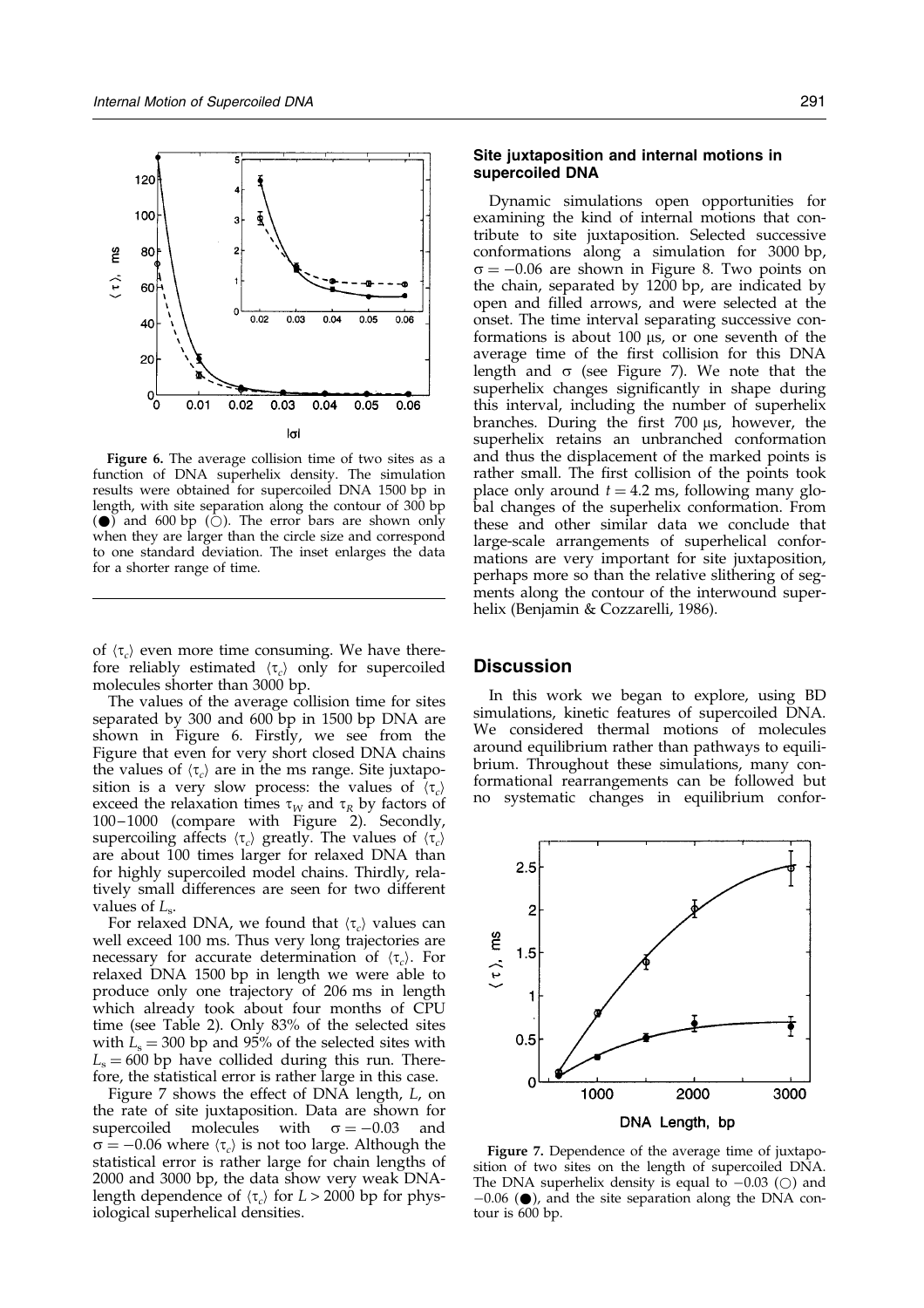<span id="page-5-0"></span> $= -7.02$  $-7.32$  $-7.51$  $= -6.92$ Wr  $Wr =$  $Wr = -7.86$  $Wr = -6.95$  $= -7.51$ Wr  $Wr = -7.72$  $Wr = -7.58$  $Wr = -7.31$  $Wr = -6.65$  $Wr = -7.41$ 

Figure 8. Snapshots of the supercoiled DNA conformations. The data correspond to DNA 3000 bp in length, with  $|\sigma| = 0.06$ . The value of Wr is shown for each conformation. Successive snapshots are separated by 100 µs. Two sites marked by open and filled arrows are 1200 bp away along the contour and were arbitrarily chosen at the beginning of the simulation. The first collision of the selected sites took place at  $t = 4.2$  ms.

mational properties are involved. One of the basic questions about such processes is how long the  $m$ olecules "remember" their previous conformations. Autocorrelation functions were used to study this question quantitatively. Our results show that characteristic times for retaining memory with regards to the writhe and the radius of gyration of supercoiled DNA are in the range of tens of  $\mu$ s for supercoiled DNA up to 3000 bp in length.

We focused on the biologically relevant dynamic process of site juxtaposition in long DNA. This property is important for a quantitative understanding of many enzymatic reactions involving two or more DNA sites separated along the chain contour. We found that site juxtaposition is a very slow process and is accelerated by a factor of more than 100 by DNA supercoiling. The increase of the average time of juxtaposition,  $\langle \tau_c \rangle$ , by two orders of magnitude via DNA supercoiling matches the similar increase of the equilibrium probability of site juxtaposition [\(Vologod](#page-8-0)skii & Cozzarelli, 1996). However, even for highly supercoiled DNA the times of juxtaposition were in the range of ms, about two orders of magnitude higher than the relaxation times of writhe and the radius of gyration for the same molecules. The value of  $\langle \tau_c \rangle$  is clearly larger for longer DNA molecules. Therefore, in vivo, DNA must have developed mechanisms to reduce  $\langle \tau_c \rangle$ . DNA supercoiling, in particular, may be one possible route to increase the rate of the juxtaposition. Protein looping and anchoring are other possible ways and can act in addition to supercoiling.

By inspecting successive simulated conformations of supercoiled DNA, we conclude that slithering of opposing segments of the interwound superhelix is not an efficient way to accomplish site juxtaposition in general. Transient distortions of the interwound superhelix, followed by global reshaping of the molecule, contribute more significantly to site juxtaposition kinetics. This reshaping of superhelical conformations changes the branching patterns of the molecule and makes possible large-scale changes of the intersite distances in a short period of time. A similar conclusion was recently reached by [Chirico &](#page-8-0) Langowski (1996).

Although we found that the juxtaposition time increases with DNA length [\(Figure 7\)](#page-4-0) and with the site separation along the DNA contour, our data pertain only to plasmids up to 3000 bp in length. This limitation is due to the high cost of computer time for BD simulations with hydrodynamics. In addition, simulations were performed for a low concentration of sodium ions, 0.01 M. It is known, however, that conformations of supercoiled DNA are less regular at these ionic conditions than at higher physiological values [\(Vologod](#page-8-0)skii, 1992;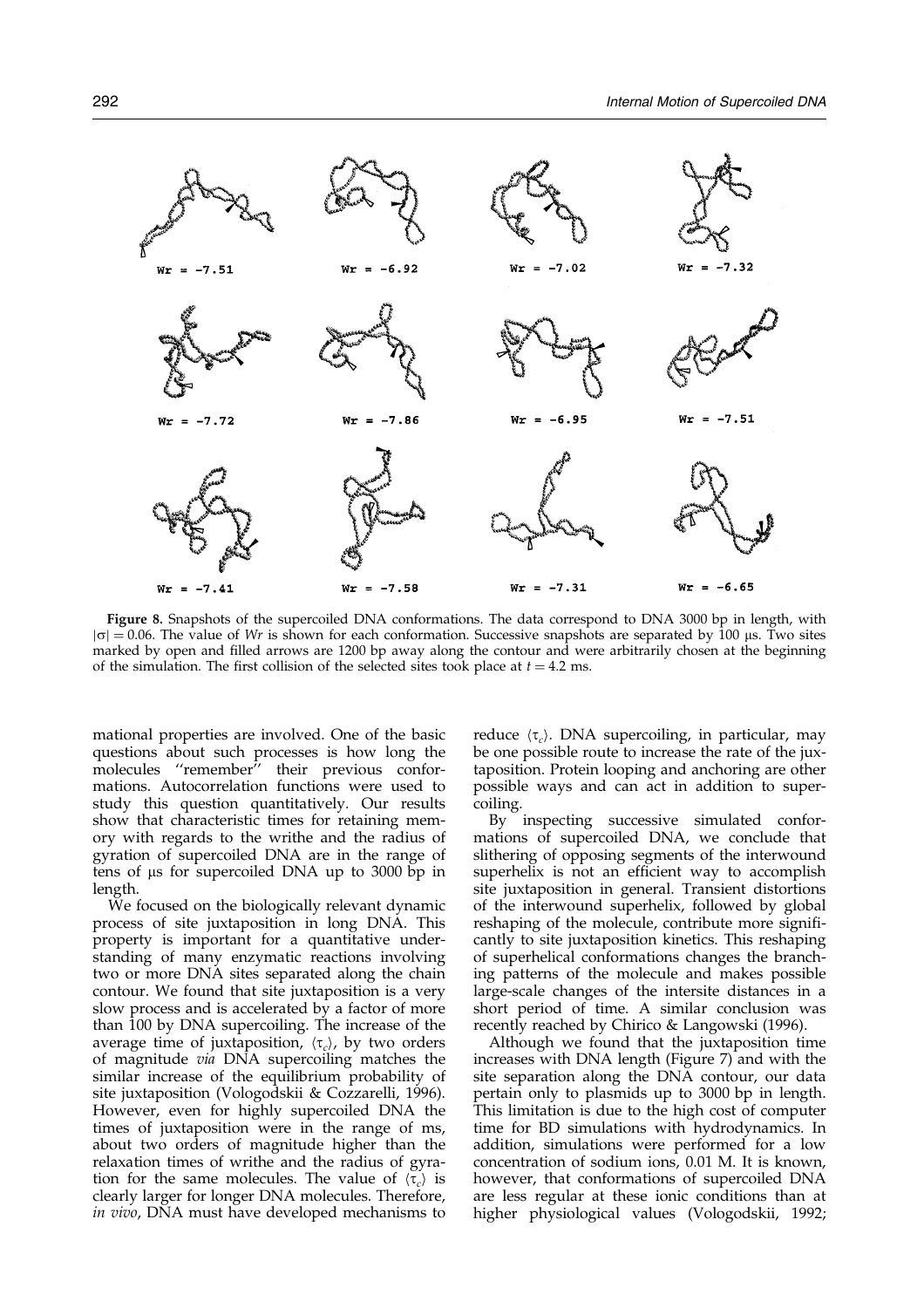[Vologod](#page-8-0)skii & Cozzarelli, 1994; [Schlick](#page-8-0) et al., 1994; [Rybenko](#page-8-0)v et al., 1997[a,b\) and](#page-8-0) this difference can affect the dynamic properties of supercoiled DNA. Simulations for higher concentrations of sodium ions are more demanding computationally because accounting accurately for the electrostatic interaction requires finer resolution. Future studies that combine algorithmic and technological improvements are required to overcome these practical limitations.

The only experimental approach to study the rate of site juxtaposition was developed by Halford and co-workers [\(Oram](#page-8-0) et al., 1997; [Parker](#page-8-0) & Halford, 1991) who measured the rate of synapsis of two DNA-protein complexes in the resolvase system of site-specific recombination. Keeping well in mind the difference in ionic conditions between our simulation and these experimental studies, for example magnesium ions which strongly affect conformations of supercoiled DNA [\(Rybenko](#page-8-0)v et al., 1997[a,b\) were](#page-8-0) included into the experimental system, we can only attempt a rough comparison of the results. [Oram](#page-8-0) et al. (1997) found that the time of synapsis extends over six orders of magnitude, from a few ms to thousands of seconds. The distribution of the synapsis time did not change by doubling DNA size and by changing the separation between the res sites along the chain contour. Although we also found a rather weak length dependence for the juxtaposition time (see [Figure 7](#page-4-0)), there is large disagreement regarding values of the juxtaposition time between our simulations and the experimental data. According to the simulation results for supercoiled DNA 1500 bp in length, 25% of designated pairs collide first during  $0.1$  ms, with the next  $70\%$  colliding during 2 ms. Thus, the essential part of the distribution of  $\langle \tau_c \rangle$  only covers about two orders of magnitude. It is highly unlikely that the difference in DNA lengths used in the simulation and experiment is responsible for such a difference between the measured and simulated collision times. We believe that our data confirm the basic conclusion of [Sessions](#page-8-0) et al. (1997) that some slow restructuring of the DNA-protein complexes, or an additional process, must explain the long times of synapsis observed b[y Oram](#page-8-0) et al. (1997).

# DNA Model and Methods of Calculations

#### DNA model

Our DNA model is based on the discrete worm-like chain similar to one developed by Allison et al. [\(Allison](#page-7-0) et al., 1989; [Allison, 1](#page-7-0)986; [Allison &](#page-7-0) McCammon, 1984) and extended later by Chirico & Langowskii for the case of supercoiled DNA [\(Chirico &](#page-8-0) Langowski, 199[4, 1996\).](#page-8-0) A careful adaptation, parameterization and testing for linear DNA was described b[y Jian](#page-8-0) et al. (1997).

A DNA molecule composed of  $n$  Kuhn statistical lengths is modeled as a closed chain of  $kn$  straight elastic segments of equilibrium length  $l_0$ . To specify the torsional deformation of the chain, the body-fixed co-ordi-



Figure 9. The DNA model. The body-fixed co-ordinate frame defined by the unit vectors  $f_i$ ,  $v_i$ ,  $u_i$  is attached to each vertex of the chain to specify the torsional deformation of the chain.

nate (bfc) frame defined by the unit vectors  $f_i$ ,  $v_i$ ,  $u_i$  is attached to each vertex of the chain (Figure 9). The chain energy consists of the following four terms.

The stretching energy is computed as:

$$
E_{\rm s} = \frac{h}{2} \sum_{i=1}^{nk} (l_i - l_0)^2
$$
 (4)

where  $l_i$  is the actual length of segment  $i$ , and  $h$  is the stretching rigidity constant. The energy  $E_s$  is considered as a computational device rather than an attempt to account for the actual stretching elasticity of the double helix. Smaller values of  $h$  allow larger timesteps in the BD simulations, but also imply larger departures from  $l_0$ [\(Jian](#page-8-0) *et al.*, 1997). We chose  $h = 100 \; k_B T/l_0^2$ , where  $k_B T$  is the Boltzmann factor so that the variance of  $l_i$  is close to  $l_0^2/100$  for this value of h.

The bending energy,  $E_{\rm b}$ , is specified by angular displacements  $\theta_i$  of each segment *i* relative to segment  $i + 1$ :

$$
E_{\rm b} = \frac{g}{2} \sum_{i=1}^{kn} \theta_i^2
$$
 (5)

The bending rigidity constant  $g$  is defined so that the Kuhn statistical length corresponds to  $k$  rigid segments [\(Frank-Kam](#page-8-0)enetskii et al., 1985). It was shown previously that equilibrium properties of supercoiled conformations do not change, within the accuracy of the simulations, if  $k \ge 10$  [\(Vologods](#page-8-0)kii et al., 1992). We use  $k = 20$  in this work; this corresponds to  $g = 9.82$   $k_BT$  and  $l_0 = 5$  nm when using 100 nm for the Kuhn length [\(Hagerman](#page-8-0), 1988).

The energy of electrostatic intersegment interaction is specified by the Debye-Hückel potential as a sum over all pairs of point charges located at the chain vertices:

$$
E_{\rm e} = \frac{v^2 l_0^2}{D} \sum_{j>i+1}^{nk} \frac{\exp(-\kappa r_{ij})}{r_{ij}} \tag{6}
$$

In this expression,  $v$  is the effective linear charge density of the double helix, D is the dielectric constant of water,  $r_{ij}$  is the distance between vertices *i* and *j*, and  $1/\kappa$  is the Debye length. This system of point charges located at the vertices represents a good approximation to continuous charges if the length  $l_0$  is sufficiently small [\(Vologods](#page-8-0)kii & Cozzarelli, 1995). The value, v, corresponds to the solution of the Poisson-Boltzmann equation for DNA modeled as a charged cylinder. It was found b[y Stigter \(19](#page-8-0)77) that this solution can be approximated well by the Debye-Hückel potential. This approximation requires only a suitable definition of  $v$  to match the potential-distance curve in the overlap region far from the cylindrical surface. All calculations here correspond to 10 mM of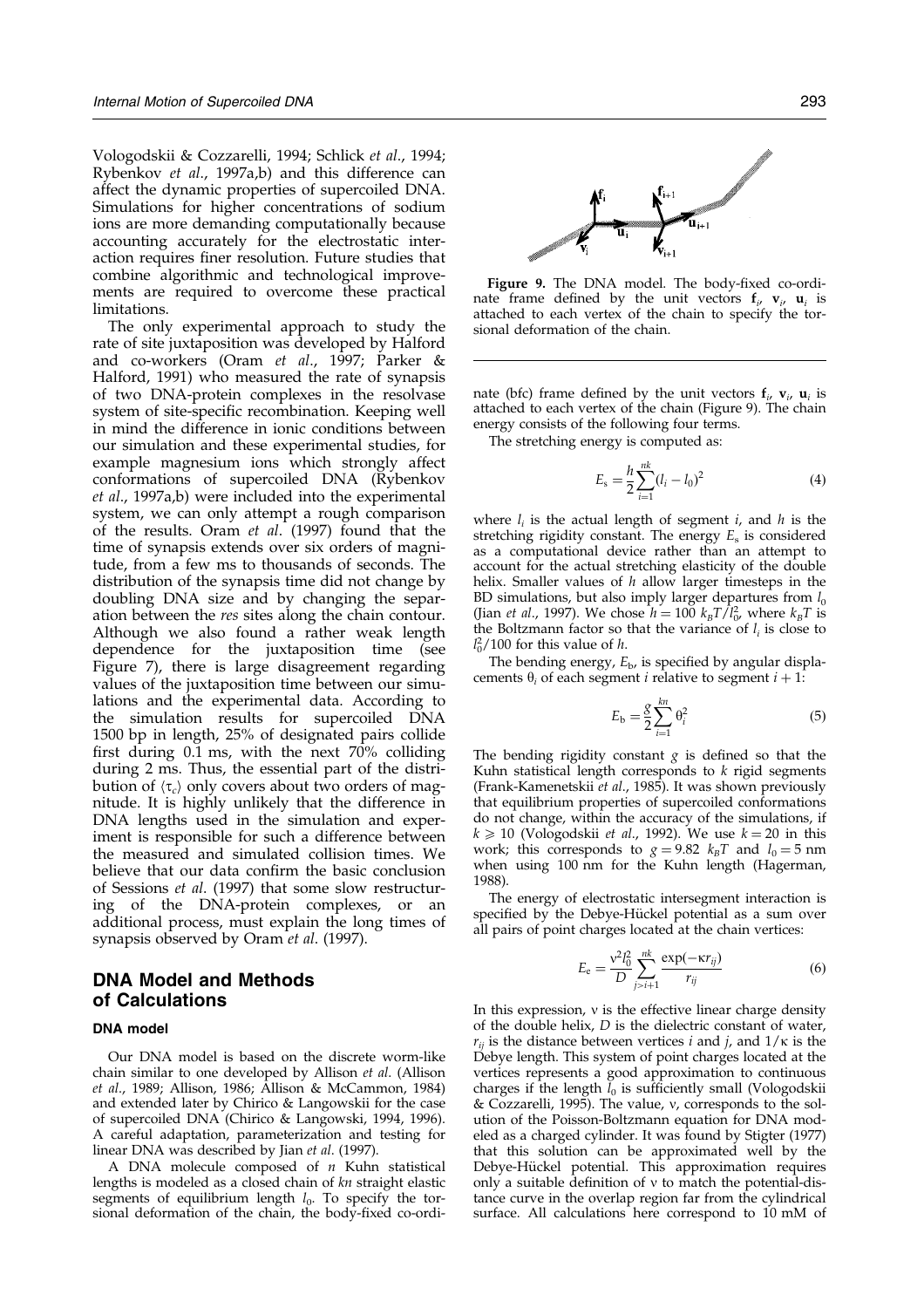<span id="page-7-0"></span>NaCl; for these ionic conditions  $1/\kappa = 3.03$  nm and  $v = 2.43$  e/nm.

In addition to these three terms present in the model of linear DNA [\(Jian](#page-8-0) et al., 1997), the energy of torsional deformations is included following the work of [Chirico](#page-8-0) & Langowski (1994). Namely, Euler angles  $\alpha_{i,j+1}$ ,  $\beta_{i,j+1}$ ,  $\gamma_{i,i+1}$  were used to describe the transformation from the bfc frame *i* to  $i + 1$ . In this representation,  $\beta_{i,i+1}$  is the bending angle,  $\theta_i$ . The torsional angle between frames *i* and  $i + 1$  is defined as:

$$
\phi_{i,i+1} = \alpha_{i,i+1} + \gamma_{i,i+1} \tag{7}
$$

Thus the torsional energy is expressed as:

$$
E_{t} = \frac{C}{2l_{0}} \sum_{i=1}^{kn} (\alpha_{i,i+1} + \gamma_{i,i+1} - \phi^{0})^{2}
$$
 (8)

where C is the DNA torsional rigidity constant, and  $\phi^0$  is the equilibrium twist of one model segment. The angle  $\phi^0$  is given by:

$$
\phi^0 = 2\pi l_0 / \gamma \tag{9}
$$

where  $\gamma$  is the DNA helical repeat, equal to 3.55 nm [\(Peck & W](#page-8-0)ang, 1981). The value of C is set to  $2 \times 10^{-19}$ erg cm [\(Hagerma](#page-8-0)n, 1988).

To account for hydrodynamic interactions of DNA in solution we assume that beads are located at each vertex of model chain. It is important to emphasize that the only interaction involving beads  $per$  se is hydrodynamics. Thus the presence of the beads does not affect equilibrium properties of the model chain. We use the Rotne-Prager diffusion tensor [\(Rotne &](#page-8-0) Prager, 1969) to specify the hydrodynamic interaction, as:

$$
\mathbf{D}_{ii} = \frac{k_B T}{6\pi \eta a} \mathbf{I}
$$
\n
$$
\mathbf{D}_{ij} = \frac{k_B T}{8\pi \eta r_{ij}} \left[ \left( \mathbf{I} + \frac{\mathbf{r}_{ij} \mathbf{r}_{ij}}{r_{ij}^2} \right) + \frac{a^2}{2r_{ij}^2} \left( \frac{1}{3} \mathbf{I} - \frac{\mathbf{r}_{ij} \mathbf{r}_{ij}}{r_{ij}^2} \right) \right]
$$
\n
$$
i \neq j \tag{10}
$$

where  $\eta$  is the solvent viscosity, **I** is  $3 \times 3$  identity tensor,  $r_{ij}$  specifies the interparticle distance, and the interbead vector  $\mathbf{r}_{ij} = \mathbf{r}_i - \mathbf{r}_j$ . The hydrodynamic radius, *a*, is set to 1.78 nm to yield known values of translational diffusion coefficients as a function of DNA length [\(Jian](#page-8-0) et al., 1997).

#### Brownian dynamics simulations

We used the second-order BD algorithm [\(Iniesta &](#page-8-0) Garcia de la Torre, 1990) in which the chain displacement during a time interval  $\Delta t$  is calculated in two steps. If  $r_i^n$  is a current position of bead i, an auxiliary position of the bead,  $\tilde{\mathbf{r}}_i^{n+1}$ , is calculated according to the firstorder algorithm of [Ermak &](#page-8-0) McCammon (1978):

$$
\tilde{\mathbf{r}}_i^{n+1} = \mathbf{r}_i^n + \frac{\Delta t}{k_B T} \sum_j \mathbf{D}_{ij}^n \mathbf{F}_j^n + \mathbf{R}_i^n \tag{11}
$$

Here  $\mathbf{F}_j^n$  is the direct force acting on bead *j*, and  $\mathbf{R}_i^n$  is a vector of Gaussian random numbers of zero mean and covariance matrix:

$$
\langle \mathbf{R}_i^n \mathbf{R}_j^n \rangle = 2 \mathbf{D}_{ij}^n \Delta t \tag{12}
$$

The procedure described by [Ermak &](#page-8-0) McCammon (1978) is used to generate the components of  $\mathbf{R}_{i}^{n}$ . The

values  $\tilde{\mathbf{r}}_i^{n+1}$  are then used for the second step of the algorithm to generate the final position:

$$
\mathbf{r}_{i}^{n+1} = \mathbf{r}_{i}^{n} + \frac{\Delta t}{2k_{B}T} \sum_{j} (\mathbf{D}_{ij}^{n} \mathbf{F}_{j}^{n} + \tilde{\mathbf{D}}_{ij}^{n+1} \tilde{\mathbf{F}}_{j}^{n+1}) + \tilde{\mathbf{R}}_{i}^{n+1}
$$
 (13)

where

$$
\langle \tilde{\mathbf{R}}_{i}^{n+1} \tilde{\mathbf{R}}_{j}^{n+1} \rangle = (\mathbf{D}_{ij}^{n} + \tilde{\mathbf{D}}_{ij}^{n+1}) \Delta t \tag{14}
$$

Here  $\tilde{\mathbf{F}}_{i}^{n+1}$  and  $\tilde{\mathbf{D}}_{ii}^{n+1}$  are calculated using the values of  $\tilde{\mathbf{r}}_i^{n+1}$ .

While the second-order algorithm provides better accuracy, it doubles CPU time as well. To improve the computational performance we modified the algorithm by eliminating calculation of  $\tilde{\mathbf{D}}_{ij}^{n+1}$  and  $\tilde{\mathbf{R}}_{i}^{n+1}$  in the second phase, so that the previous values,  $\mathbf{D}_{ij}^n$  and  $\mathbf{R}_{i}^n$ , are re-used at the second substep. We found that this modification does not affect the accuracy of calculations while reducing CPU time by a factor of nearly 2 [\(Jian](#page-8-0) et al., 1997). By testing many equilibrium and dynamic properties, we found that a further reduction of CPU time can be achieved if the tensor  $\mathbf{D}_{ij}^n$  is only updated every ten timesteps. This produces roughly the same numerical accuracy as the second-order method while reducing the average CPU time per timestep by another factor of four.

At each timestep  $\Delta t$ , the beads and the associated coordinate frames also rotate around the local axis of each segment. The torsional deformation of the chain was treated as described by Allison et al. (1989).

We found earlier that the timestep  $\Delta t = 600$  ps can be used for our model with the modified second-order algorithm [\(Jian](#page-8-0) et al., 1997). This is the value used throughout these computations.

# Acknowledgements

We thank Jing Huang for her molecular graphics work. The work was supported by NIH grant RR08102 (NYU subcontract) and NSF ASC-915782 to T.S. and NIH grant GM54215 to A.V. T.S. is an investigator of the Howard Hughes Medical Institute.

#### References

- Allison, S. A. (1986). Brownian dynamics simulation of wormlike chains. Fluorescence depolarization and depolarized light scattering. Macromolecules, 19, 118± 124.
- Allison, S. A. & McCammon, J. A. (1984). Multistep Brownian dynamics: application to short wormlike chains. Biopolymers, 23, 363-375.
- Allison, S., Austin, R. & Hogan, M. (1989). Bending and twisting dynamics of short DNAs. Analysis of the triplet anisotropy decay of a 209 base pair fragment by Brownian simulation. J. Chem. Phys. 90, 3843-3854.
- Allison, S. A., Sorlie, S. S. & Pecora, R. (1990). Brownian dynamics simulations of wormlike chains - dynamic light scattering from a 2311 base pair DNA fragment. *Macromolecules,* **23**, 1110–1118.
- Bellomy, G. R. & Record, M. T., Jr (1990). Stable DNA loops in vivo and in vitro: roles in gene regulation at a distance and in biophysical characterization of DNA. Prog. Nucl. Acid Res. Mol. Biol. 39, 81-128.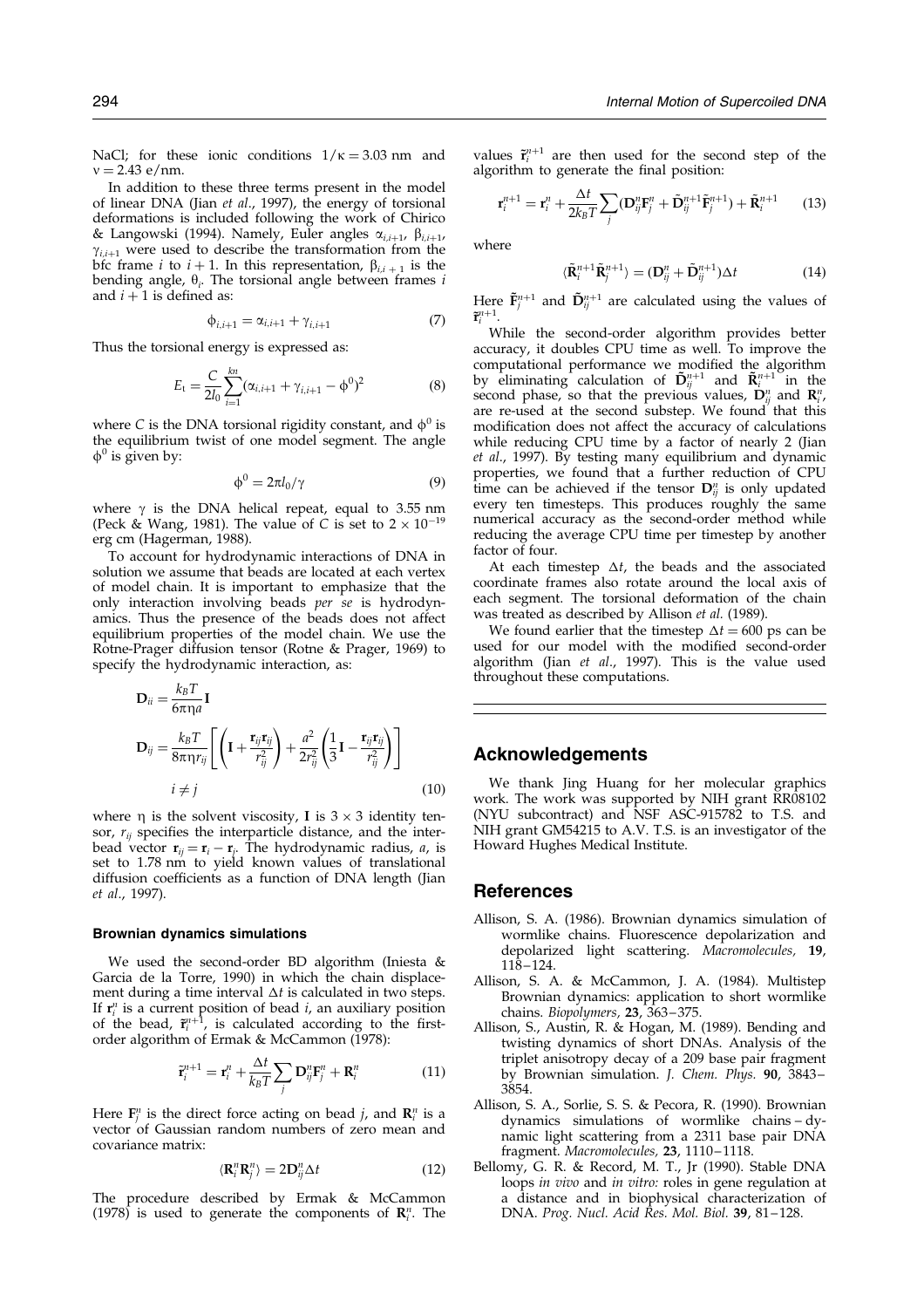- <span id="page-8-0"></span>Benjamin, H. W. & Cozzarelli, N. R. (1986). DNAdirected synapsis in recombination: Slithering and random collision of sites. In Genetic Chemistry: The Molecular Basis of Heredity, vol 29, pp. 107-126, Robert A. Welch Foundation, Houston, TX.
- Berg, O. G. (1984). Diffusion-controlled protein-DNA association: influence of segmental diffusion of the DNA. Biopolymers, 23, 1869-1889.
- Chirico, G. & Langowski, J. (1992). Calculating hydrodynamic properties of DNA through a second-order Brownian dynamics algorithm. Macromolecules, 25, 769-775.
- Chirico, G. & Langowski, J. (1994). Kinetics of DNA supercoiling studied by Brownian dynamic simulation. Biopolymers,  $34$ ,  $415-433$ .
- Chirico, G. & Langowski, J. (1996). Brownian dynamic simulations of supercoiled DNA with bent sequences. Biophys. J.  $71$ , 955-971.
- Ermak, D. L. & McCammon, J. A. (1978). Brownian dynamics with hydrodynamic interactions. J. Chem. Phys. 69, 1352-1360.
- Frank-Kamenetskii, M. D., Lukashin, A. V., Anshelevich, V. V. & Vologodskii, A. V. (1985). Torsional and bending rigidity of the double helix from data on small DNA rings. J. Biomol. Struct. Dynam. 2, 1005-1012.
- Gralla, J. D. (1996). Activation and repression of E. coli promoters. Curr. Opin. Genet. Dev. 6, 526-530.
- Hagerman, P. J. (1988). Flexibility of DNA. Annu. Rev. Biophys. Biophys. Chem. 17, 265-286.
- Hammermann, M., Stainmaier, C., Merlitz, H., Kapp, U., Waldeck, W., Chirico, G. & Langowski, J. (1997). Salt effects on the structure and internal dynamics of superhelical DNAs studied by light scattering and Brownian dynamic. Biophys. J. 73, 2674-2687.
- Heath, P. J., Gebe, J. A., Allison, S. A. & Schurr, J. M. (1996). Comparison of analytical theory with Brownian dynamics simulations for small linear and circular DNAs. Macromolecules, 29, 3583-3596.
- Hochschild, A. & Ptashne, M. (1986). Cooperative binding of lambda repressors to sites separated by integral turns of the DNA helix. Cell,  $44,681-687$
- Iniesta, A. & Garcia de la Torre, J. (1990). A 2nd-order algorithm for the simulation of the Brownian dynamics of macromolecular models. J. Chem. Phys. 92, 2015-2018.
- Jian, H., Vologodskii, A. & Schlick, T. (1997). Combined wormlike-chain and bead model for dynamic simulations of long linear DNA. J. Comp. Phys. 73, 123-132.
- Kanaar, R. & Cozzarelli, N. R. (1992). Roles of supercoiled DNA structure in DNA transactions. Curr. Opion. Struct. Biol. 2, 369-379.
- Langowski, J. & Giesen, U. (1989). Configurational and dynamic properties of different length superhelical DNAs measured by dynamic light scattering. Biophys. Chem.  $34, 9-18$ .
- Marko, J. (1997). The internal 'slithering' dynamics of supercoiled DNA. Physica sect. A, 244, 263-277.
- Marko, J. F. & Siggia, E. D. (1995). Statistical mechanics of supercoiled DNA. Phys. Rev. sect. E,  $52$ ,  $2912-$ 2938.
- Menzel, R. & Gellert, M. (1994). The biochemistry and biology of DNA gyrase. Advan. Pharmacol. 29, 39-69.
- Oram, M., Marko, J. F. & Halford, S. E. (1997). Communications between distant sites on supercoiled DNA from non-exponential kinetics for DNA synapsis by resolvase. J. Mol. Biol. 270, 396-412.
- Parker, C. N. & Halford, S. E. (1991). Dynamics of longrange interactions on DNA: the speed of synapsis during site-specific recombination by resolvase. Cell, 66, 781-791.
- Peck, L. J. & Wang, J. C. (1981). Sequence dependence of the helical repeat of DNA in solution. Nature,  $292, 375-8.$
- Podtelezhnikov, A. & Vologodskii, A. (1997). Simulation of polymer cyclization by Brownian dynamics. Macromolecules, 30, 6668-6673.
- Rippe, K., von Hippel, P. H. & Langowski, J. (1995). Action at a distance: DNA-looping and initiation of transcription. Trends Biochem. Sci. 20, 500-506.
- Rotne, J. & Prager, S. (1969). Variational treatment of hydrodynamic interaction in polymers. J. Chem. Phys.  $50.4831 - 4837$ .
- Rybenkov, V. V., Vologoskii, A. V. & Cozzarelli, N. R. (1997a). The effect of ionic conditions on the conformations of supercoiled DNA. I. Sedimentation analysis. J. Mol. Biol. 267, 299-311.
- Rybenkov, V. V., Vologodskii, A. V. & Cozzarelli, N. R. (1997b). The effect of ionic conditions on the conformations of supercoiled DNA. II. Equilibrium catenation. J. Mol. Biol. 267, 312-323.
- Schleif, R. (1992). DNA looping. Annu. Rev. Biochem. 61, 199-223.
- Schlick, T. (1995). Modeling superhelical DNA: recent analytical and dynamic approaches. Curr. Opin. Struct. Biol. 5, 245-262.
- Schlick, T. & Olson, W. K. (1992). Supercoiled DNA energetics and dynamics by computer simulation. J. Mol. Biol. 223, 1089-1119.
- Schlick, T., Li, B. & Olson, W. K. (1994). The influence of salt on DNA energetics and dynamics. Biophys. J. 67, 2146-2166.
- Sessions, R. B., Oram, M., Szczelkun, M. D. & Halford, S. E. (1997). Random walk models for DNA synapsis by resolvase. *J. Mol. Biol.* 270, 413-425.
- Stark, W. M. & Boocock, M. R. (1995). Topological selectivity in site-specific recombination. In Mobile Genetic Elements (Sherratt, D. J., ed.), pp. 101-129, ARL PressOxford University Press, Oxford.
- Stigter, D. (1977). Interactions of highly charged colloidal cylinders with applications to doublestranded DNA. Biopolymers, 16, 1435-1448.
- Tan, R. K. Z. & Harvey, S. C. (1989). Molecular mechanics model of supercoiled DNA. J. Mol. Biol. 205, 573± 591.
- Tjian, R. & Maniatis, T. (1994). Transcriptional activation: a complex puzzle with few easy pieces. Cell, 77, 5–8.
- Vologodskii, A. V. (1992). Topology and Physics of Circular DNA, CRC Press, Boca Roton, FL.
- Vologodskii, A. V. & Cozzarelli, N. R. (1994). Conformational and thermodynamic properties of supercoiled DNA. Annu. Rev. Biophys. Biomol. Struct. 23,  $609 - 643.$
- Vologodskii, A. V. & Cozzarelli, N. R. (1995). Modeling of long-range electrostatic interactions in DNA. Biopolymers, 35, 289-296.
- Vologodskii, A. V. & Cozzarelli, N. R. (1996). Effect of supercoiling on the juxtaposition and relative orientation of DNA sites. Biophys.  $J.$  70, 2548-2556.
- Vologodskii, A. V., Levene, S. D., Klenin, K. V., Frank-Kamenetskii, M. D. & Cozzarelli, N. R. (1992). Conformational and thermodynamic properties of supercoiled DNA. *J. Mol. Biol.*  $227, 1224 - 1243$ .
- Wang, J. C. (1996). DNA topoisomerases. Annu. Rev. Biochem. 65, 635-695.